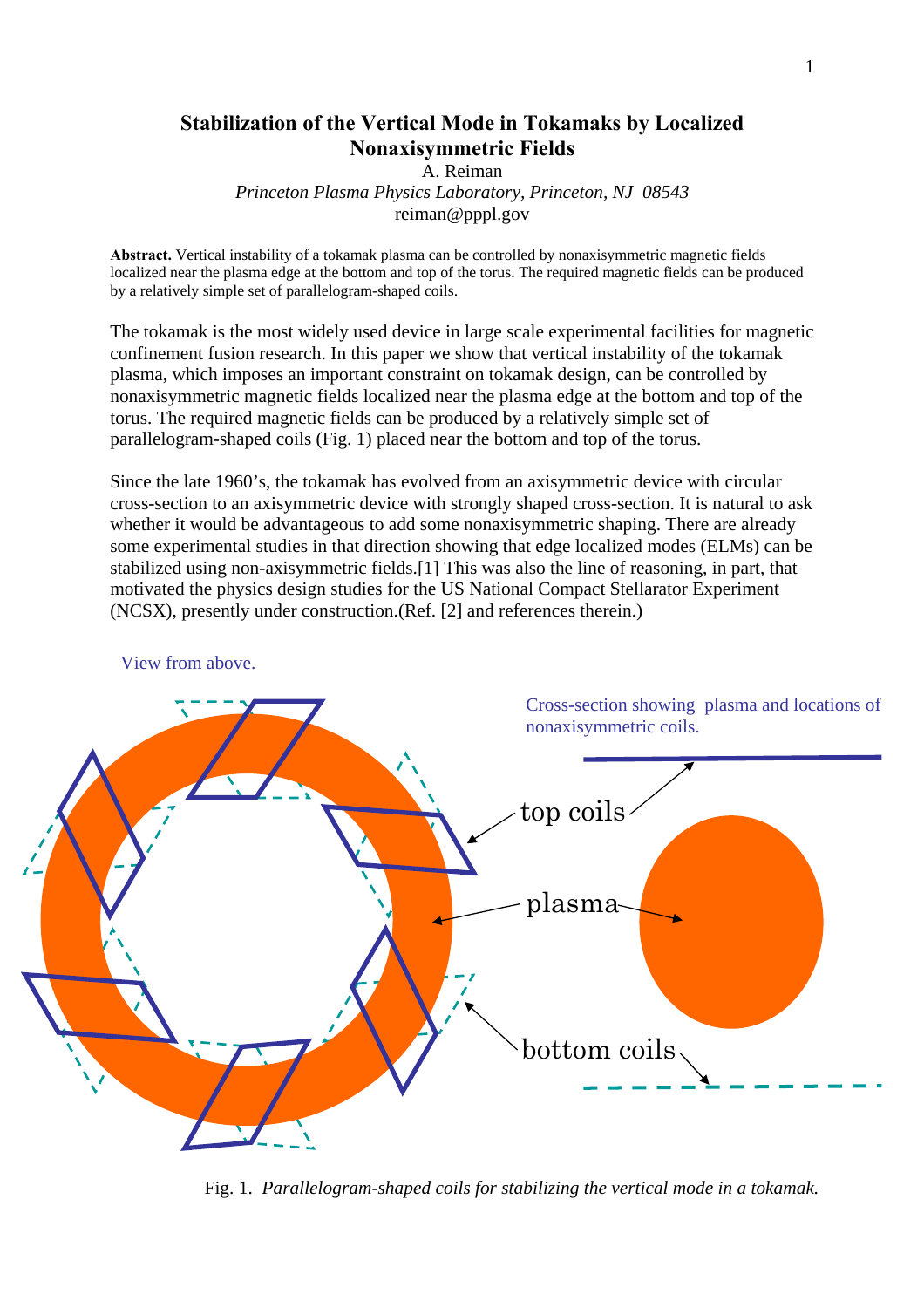This paper focuses on the stabilization of the vertical mode in tokamaks. As we will discuss below, the free energy driving the vertical instability in tokamaks increases with increasing vertical elongation of the plasma cross-section. On the other hand, empirically derived global confinement scaling laws for tokamaks find that confinement improves with increasing vertical elongation. Similarly, the Troyon scaling law for plasma stability predicts an increase in the β limit for ballooning and kink modes with increasing elongation. There is evidence that the benefits of increasing elongation diminish and perhaps disappear altogether at sufficiently high elongation[3], but the elongation at which this occurs is well above that at which the largest present day tokamaks can routinely operate. Contemporary tokamaks typically operate in a regime where a conducting wall surrounding the plasma stabilizes the vertical mode, with the mode remaining unstable on the resistive time scale of the wall. Feedback stabilization is used to suppress the resistive mode. Disruptions due to vertical instability are sufficiently common that they have been given a name and an acronym: vertical displacement events (VDEs). These may be caused by accidental crossing of the ideal instability threshold during a shot, failure of the feedback control system, etc. Disruptions initiated by other instabilities often culminate in a vertical mode. In these cases, a sudden loss of thermal energy and a redistribution of the current destabilize the vertical mode. (See Ref. [4] and references therein).

The nonaxisymmetric fields discussed in this paper are not stellarator fields, in the sense that they do not have closed vacuum flux surfaces (they do not produce closed flux surfaces in the absence of a plasma current), and they do not generate vacuum rotational transform. Threedimensional magnetic fields provide control over field line properties not available in axisymmetric configurations such as tokamaks. In an axisymmetric configuration, field lines cannot circle the magnetic axis in the absence of a net toroidal plasma current. The absence of vacuum flux surfaces is closely related to the absence of vacuum rotational transform. In order to trace out vacuum flux surfaces, it is necessary for the magnetic field lines to wind around in the poloidal direction. The generation of vacuum flux surfaces and rotational transform requires global three-dimensional magnetic fields, which employ the control provided by nonaxisymmetry along the entire field line trajectory. In this paper, we take advantage of the control provided by three-dimensional fields to target the physics of the vertical instability more directly, providing stabilization by a localized three-dimensional magnetic field that does not produce vacuum flux surfaces.

Stellarator fields are generally produced either by helical coils that wind around the plasma, or by modular coils, which have the appearance of three-dimensionally deformed toroidal field coils. The coils that we describe here for generating our localized three-dimensional field are simpler, and they do not link the plasma. They could potentially be installed on existing tokamaks.

The physical mechanism driving the vertical instability can be understood by treating the plasma as a large aspect-ratio, current-carrying conductor in a vertical magnetic field. (See Ref. [7] and references therein.) Adopting the conventional cylindrical coordinates  $(R, \phi, z)$ ,  $\phi$ is the toroidal angle, and R is the radial coordinate. Take the vertical field to be approximately uniform, with a small quadrupole component added to control the plasma ellipticity. If the conductor is displaced slightly in the vertical direction, the sign of the resulting force is determined by the sign of  $\partial B$ <sub>*n</sub>* /  $\partial z$ . For an axisymmetric externally generated vacuum field,</sub>  $\nabla \times \mathbf{B} = 0$  relates this to the sign of  $\partial B_z / \partial R$ , which is in turn determined by the sign of the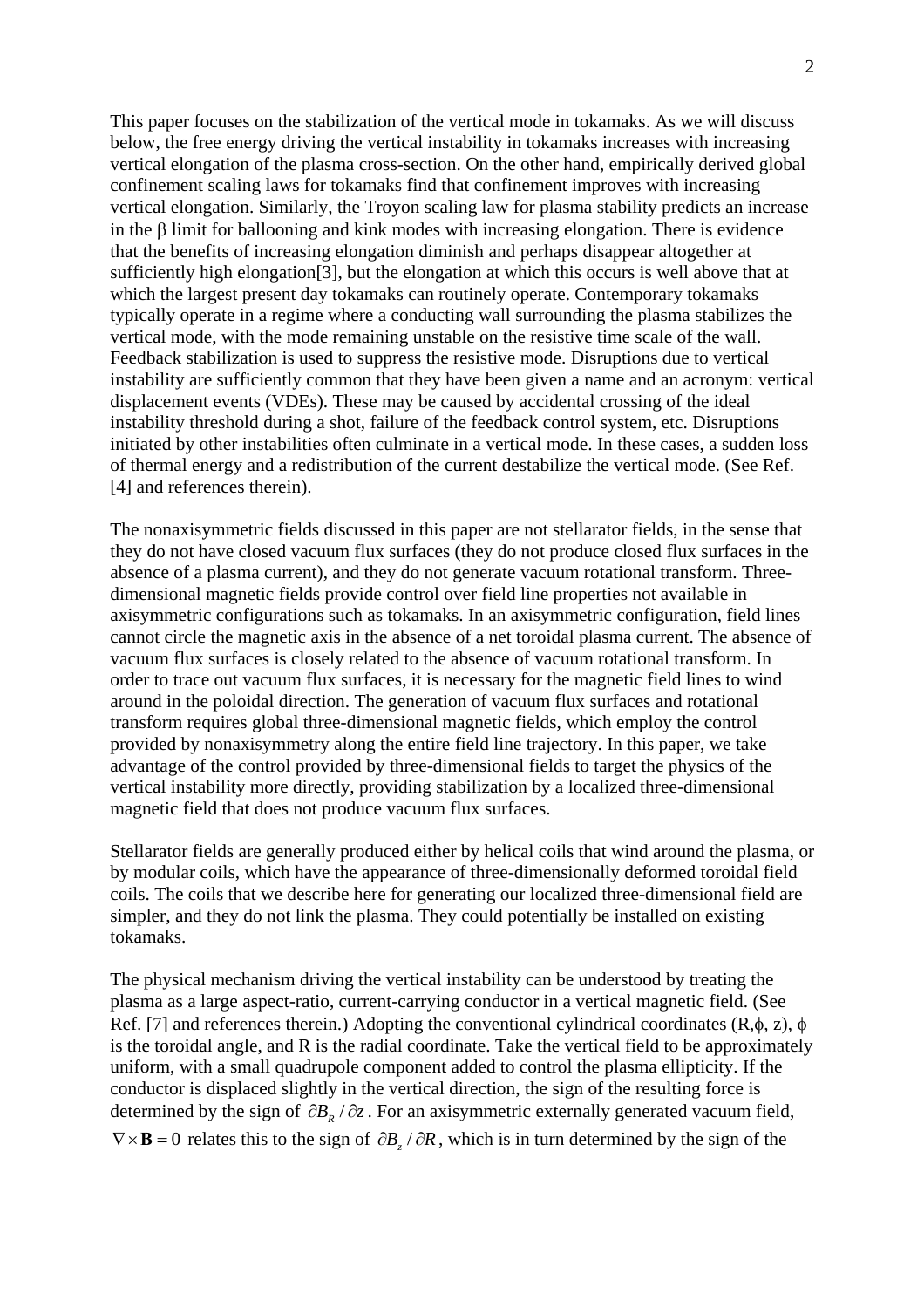quadrupole field. A quadrupole field that increases the vertical elongation produces a destabilizing change in  $\partial B_R / \partial z$ .

Allowing the magnetic field to be nonaxisymmetric decouples  $\partial B_R / \partial z$  from  $\partial B_z / \partial R$ . To stabilize the vertical mode, we add a nonaxisymmetric field whose appropriately averaged value of  $\partial B_R / \partial z$  in the plasma is stabilizing.

Fu has analytically calculated the stabilization of the vertical mode by a stellarator field for a large aspect-ratio, low β, elliptically shaped plasma using the stellarator expansion[5]. The analytical stability criterion was found to agree well with numerical calculations[6]. The calculation described in this paper differs from that of Ref. [5] in using a localized nonaxisymmetric magnetic field produced by a relatively simple set of coils. As already mentioned, the nonaxisymmetric field does not produce vacuum rotational transform. As in Ref [5] (and as in much of the analytical work on tokamak vertical instabilities (Ref. [7,8] and references therein.)) we assume a large aspect ratio plasma that is well approximated by a cylindrical plasma with periodic boundary conditions at  $z=0$  and  $z=L = 2\pi R$ , we take  $\beta = 0$ , and we assume a uniform equilibrium current density in the plasma. In the following, when we use the term "nonaxisymmetry" in the context of the large aspect ratio limit it should be taken to mean "z-dependent". We pursue the analytical calculation with these simplifying assumptions for the purpose of demonstrating the physics of the stabilization, and to obtain an estimate of the required magnitude of the nonaxisymmetric field for stabilization, indicating that application of the effect appears to be reasonable. Numerical calculations will be required for more detailed evaluation and design optimization.

To construct coils, we first consider surface currents on two ribbons defined by  $y = \pm y_c$ ,  $-w/2$  $\leq x \leq w/2$ , where we take the *y* axis to be in the vertical direction, the *x* axis in the horizontal direction, and the *z* axis to be parallel to the cylindrical plasma. To simplify the calculations, we will assume that w is sufficiently large that edge effects can be neglected in calculating the field in the plasma.

Letting *K* denote the surface current, it follows from  $\nabla \cdot K = 0$  that we can write *K* in terms of a current potential,  $K = \nabla \times (u\hat{y})$ , where *u* is taken to vanish everywhere except on the two ribbons. Specified in this form, the current is explicitly divergence free. We will focus primarily on the surface current on the upper ribbon and the field produced by that current. The surface current on the lower ribbon and the associated field will follow by imposing stellarator symmetry. This symmetry property, which is generally satisfied by stellarators, dictates that  $u(x,z) = u_+(x,-z)$ , where the "+" and "-" subscripts denote the current potentials on the upper and lower ribbon respectively. We will suppress the "+" subscript in the following when we are focusing on the upper ribbon. We will be interested in relatively localized fields, whose magnitude dies off rapidly as a function of distance from the coil, so that the nonlinear effects of the magnetic fields produced by the two sets of coils will be important in nonoverlapping regions, allowing us to calculate the nonlinear effects due to the two sets of coils separately.

In the interior of the upper ribbon we take *u* to depend on *x* and *z* only through  $x - \alpha z$ ,  $u(x,z) = u(x - \alpha z)$ , where  $\alpha$  is a constant. Let *N* be the number of periods in the toroidal direction. That is, u is periodic in z with periodicity length  $2\pi R / N$ ,  $N \ge 1$ . Fourier decomposing with respect to z, and taking *u* to be even in z, we get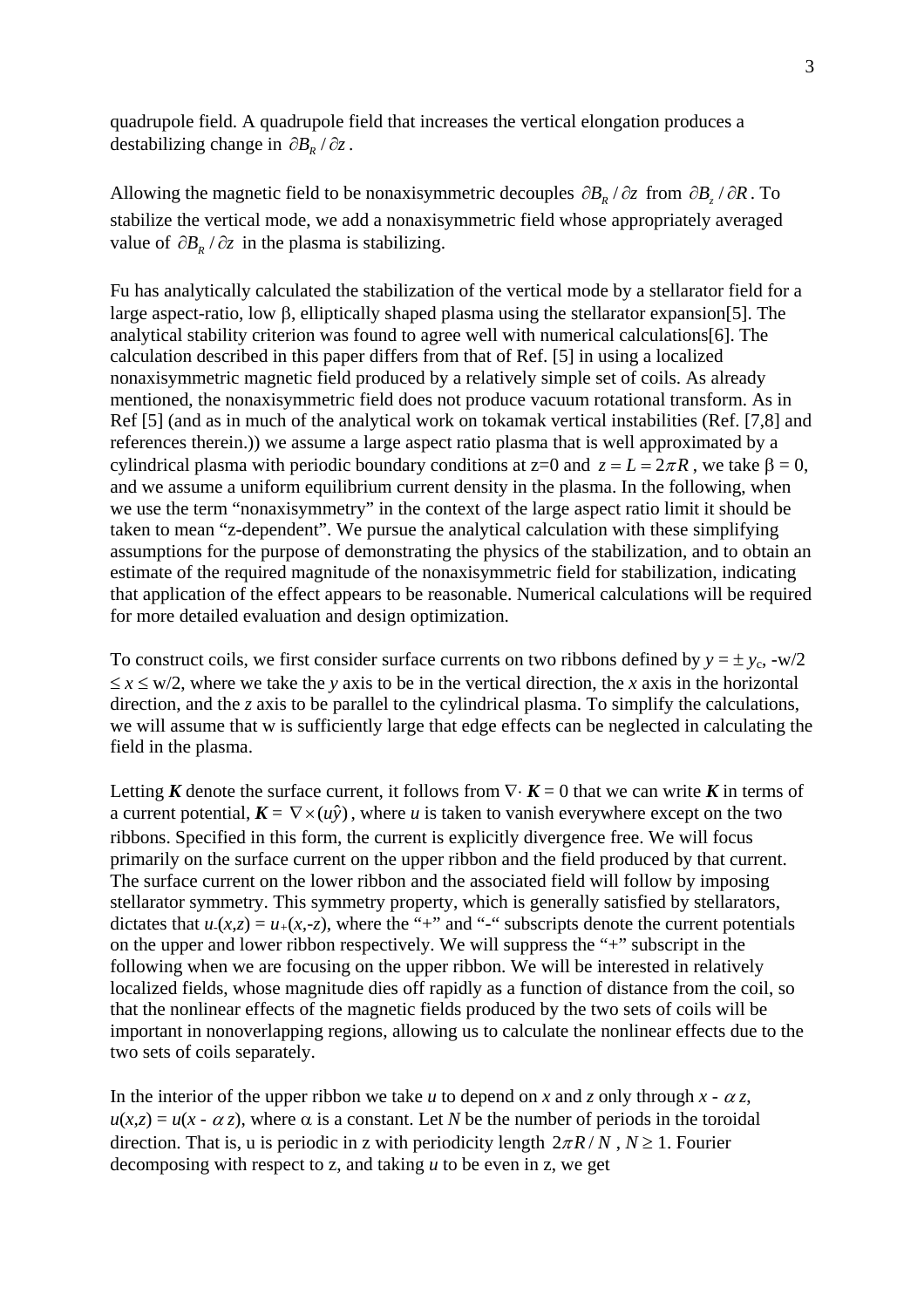$u(x, z) = \sum_{n=1}^{\infty} \cos[n(k_x x + k_z z)]$  where  $k_z = N/R$ ,  $k_x = -k_z/\alpha$ . Each harmonic corresponds to a surface current in the ribbon interior that is in the  $\pm(\hat{z} + \alpha \hat{x})$  direction, with the amplitude varying sinusoidally as a function of  $x - \alpha z$ . There is a delta function current along the edges of the ribbon at  $x = \pm w/2$  that connects the current in the alternating directions and preserves  $\nabla \cdot \mathbf{K} = 0$ . If  $u_0 \neq 0$ , the delta function current on each edge has a nonzero axisymmetric component. We assume that the contribution of this axisymmetric current to the field is canceled by nearby axisymmetric poloidal field coils.

The vacuum field produced by the surface current can be expressed in terms of a scalar potential,  $\mathbf{B} = \nabla \chi$ . From  $\nabla \cdot \mathbf{B} = 0$  it follows that  $\nabla^2 \chi = 0$ . The jump conditions across the ribbon at  $y = y_a$  are  $[(\hat{y} \cdot \mathbf{B}]] = 0$  and  $[(\hat{y} \times \mathbf{B}]] = \mu_a \mathbf{K}$ , where  $[[ \; ]]$  denotes the difference between the value just above  $y_c$  and just below  $y_c$ . For  $y < y_c$ , and  $w/2 - |x|$  sufficiently large relative to  $|y_c - y|$  we get

$$
\chi(x, y, z) = \sum_{n=1}^{\infty} \chi_n \exp[nk(y - y_c)] \cos[n(k_x x + k_z z)],
$$

where  $k_x$  and  $k_z$  are as defined above,  $k = (k_x^2 + k_z^2)^{1/2}$ , and  $\chi_n = \mu_0 u_n / 2$ . We will make the simplifying assumption that w is sufficiently large that we can use this expression throughout the region of interest in the plasma.

For values of *k* that are of interest, at most a few of the low order Fourier modes in Eq. (2) have a significant effect on the field in the plasma. The magnitudes of the higher harmonics decrease rapidly as a function of distance from the coils. This gives us some freedom in our choice of the  $u_n$  for designing a set of coils. A particularly simple set of coils can be obtained if *u* is taken to have the form of a square wave,

$$
u(x,z) = u_1 \left\{ \sum_{n=1}^{\infty} (-1)^{n+1} \frac{\cos[(2n-1)(k_x x + k_z z)]}{(2n-1)} - \frac{\pi}{4} \right\}.
$$

This gives a set of filamentary coils in the shape of parallelograms.

For the plasma equilibrium, we use the stellarator expansion.[11] Let  $\mathbf{B}_c$  be the field produced by the nonaxisymmetric coils,  $\mathbf{B}_p$  the field produced by the plasma current in the absence of  $\mathbf{B}_c$ , and  $B_t \hat{z}$  the field produced by the toroidal field coils. The stellarator expansion assumes  $B_t \gg B_c \gg B_n$ . To zeroth order, the magnetic field line trajectories are straight lines in the z direction. To first order, each field line sees a sinusoidally varying  $B<sub>cr</sub>$  and  $B<sub>cy</sub>$  along its path, causing the field lines to spiral helically about the unperturbed orbit. The order  $B_c^2$  effect arises from the fact that the helical field line trajectories see a larger  $\mathbf{B}_c$  perturbation when they are at larger values of *y*. This produces a net drift of the field lines in the  $\pm \hat{x}$  direction, analogous to the well known grad-B drift of particle trajectories in a magnetic field. A simple perturbation analysis of the field line trajectories breaks down in second order, because the drift is a secular contribution that becomes larger than the first order terms. The secularity can be handled by standard multiple scale methods, which incorporate it into the zeroth order term. The method of averaging[12] is one such multiple scale method. It averages the second order effects over a period and constructs an effective axisymmetric field that includes these effects. We will denote this averaged field by  $\overline{\mathbf{B}}_c$ . The validity of this treatment requires that  $\Delta x$ , the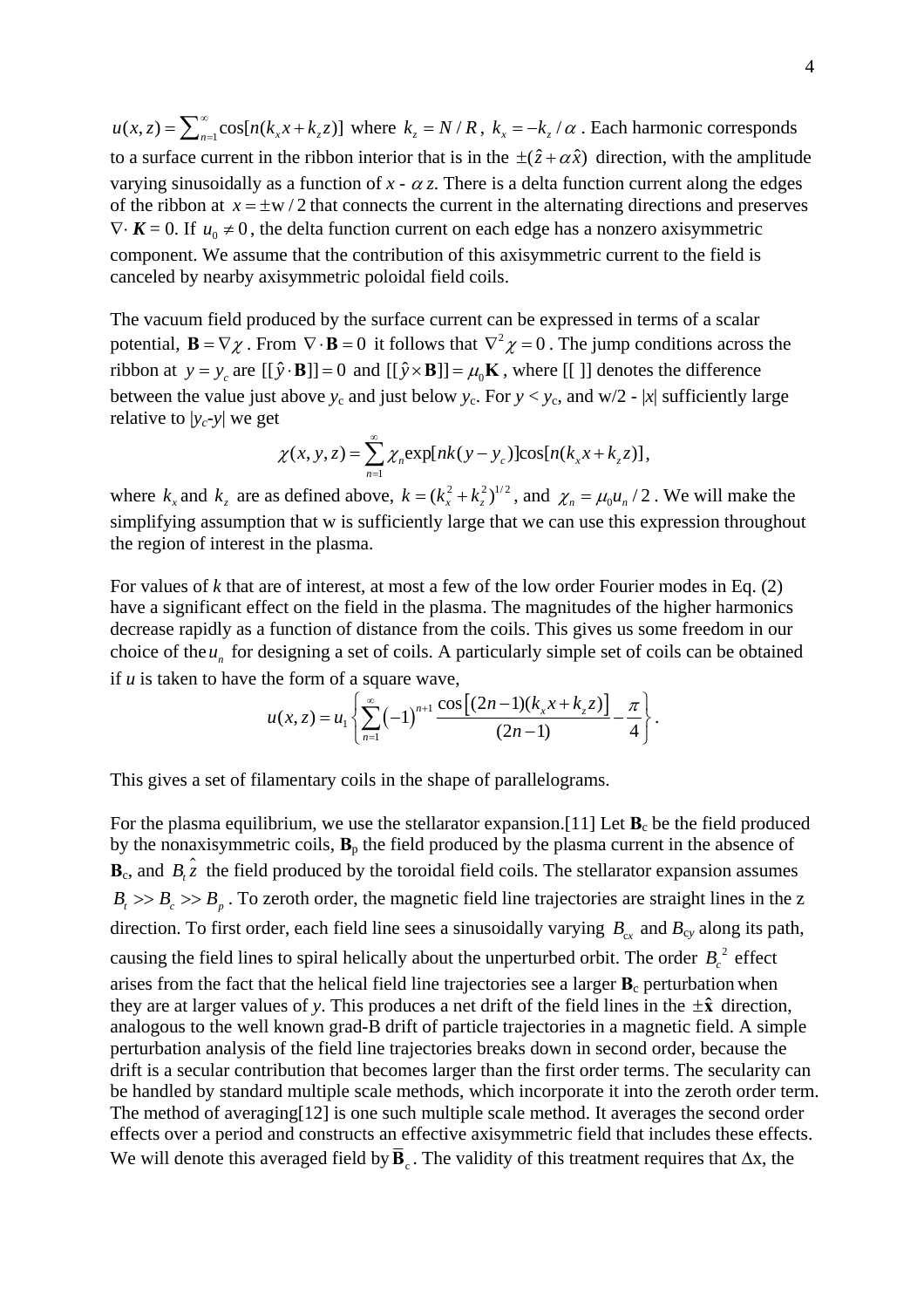drift of the field line over one period, satisfy  $k \Delta x \ll 1$ . This gives an additional condition for the validity of the stellarator expansion:  $(k_x / k_y)(B_x / B) \ll 1$ .

To simplify the stability analysis, we take  $k(y_c - a) \gg 1$ , where *a* is the minor radius of the plasma, so that only the lowest harmonic of Eq. (2) needs to be retained in the plasma. The averaged nonaxisymmetric field is then calculated to be  $\overline{\mathbf{B}}_c = \nabla \psi_c \times \hat{\mathbf{z}}$ , with

 $\psi_c = -\exp(2ky) \chi_1^2 k_x k / (2k_z B_t)$ . The constant  $\psi_c$  surfaces are surfaces of constant y. As already mentioned, the nonaxisymmetric magnetic field does not produce closed vacuum flux surfaces.

Taking  $B_t > 0$ , the averaged nonaxisymmetric field is in the  $\bar{x}$ <sup> $\hat{x}$ </sup> direction, depending on the sign of  $k_x / k_z$ , and its magnitude increases with increasing y. From the discussion of the physics of the vertical instability, above, we expect that this will be stabilizing for the vertical mode if  $j_z k_x / k_z > 0$ , where  $j_z$  is the *z* component of the current density. To provide a more rigorous and quantitative evaluation of the vertical stability, we use the energy principle[13] in the form  $\delta W = \delta W_p + \delta W_v$ , where  $\delta W_p = (1/2) \int (|\mathcal{Q}|^2 / \mu_0 - \xi \cdot \mathbf{j} \times \mathbf{Q}) d^3$  $\delta W_p = (1/2) \int_R (|Q|^2 / \mu_0 - \xi \cdot \mathbf{j} \times \mathbf{Q}) d^3x$  is an integral over

the plasma volume,  $\delta W_{v} = (1/2) \int ((B_{v}^{(1)})^{2} / \mu_{0}) d^{3}$  $\delta W_{v} = (1/2) \int_{v} ((B_{v}^{(1)})^{2} / \mu_{0}) d^{3}x$  is an integral over the vacuum region,

 $\mathbf{Q} = \nabla \times (\mathbf{\xi} \times \mathbf{B})$ ,  $\mathbf{\xi}$  is the plasma displacement, and  $\mathbf{B}_{V}^{(1)}$  is the perturbed field in the vacuum region. The pressure has been taken to be negligible In evaluating  $\delta W_{\nu}$ , we will take the boundary conditions at infinity, with no stabilization due to conductors outside the plasma.

It follows from the work of Johnson and Greene [14] that, under the assumptions of the stellarator approximation, the equilibrium field **B** can be replaced by  $\mathbf{B}_p + \mathbf{B}_c$  in the above expression for  $\delta W_p$ . The perturbed vacuum field is determined by the perturbed plasma boundary, which in turn is determined by  $\mathbf{B}_n + \mathbf{B}_c$  and  $\xi$ .

We will assume that the plasma cross-section is approximately circular, with a small elliptical perturbation of the boundary shape and a small perturbation of the boundary shape due to the nonaxisymmetric field. It will be convenient to use both cylindrical coordinates  $(r, \theta, z)$  and Cartesian coordinates  $(x, y, z)$  in the stability calculation. The algebra will be simplified somewhat by taking  $\theta = 0$  to lie along the y axis, so that  $y = r \cos(\theta)$ ,  $x = -r \sin(\theta)$ .

Stability is determined by the sign of  $\delta W$ , with the equilibrium unstable if  $\delta W < 0$ . For the zeroth order equilibrium, a cylindrical plasma with circular cross-section, we Fourier transform  $\xi$  with respect to *z* and θ. The cross terms in *δW* between the  $\xi$ <sub>nm</sub> with different *m* and/or *n* vanish, and  $\delta W$  can be evaluated independently for each  $\xi_{nm}$ , where *m* is the poloidal mode number and *n* is the toroidal mode number. For an equilibrium with uniform current density,  $\delta W > 0$  for  $n = 0, m > 1$ . For  $n = 0, m = 1$ , the  $\xi_{0,1}(r)$  which minimizes  $\delta W$  corresponds to a rigid shift of the plasma, and gives  $\delta W = 0$ .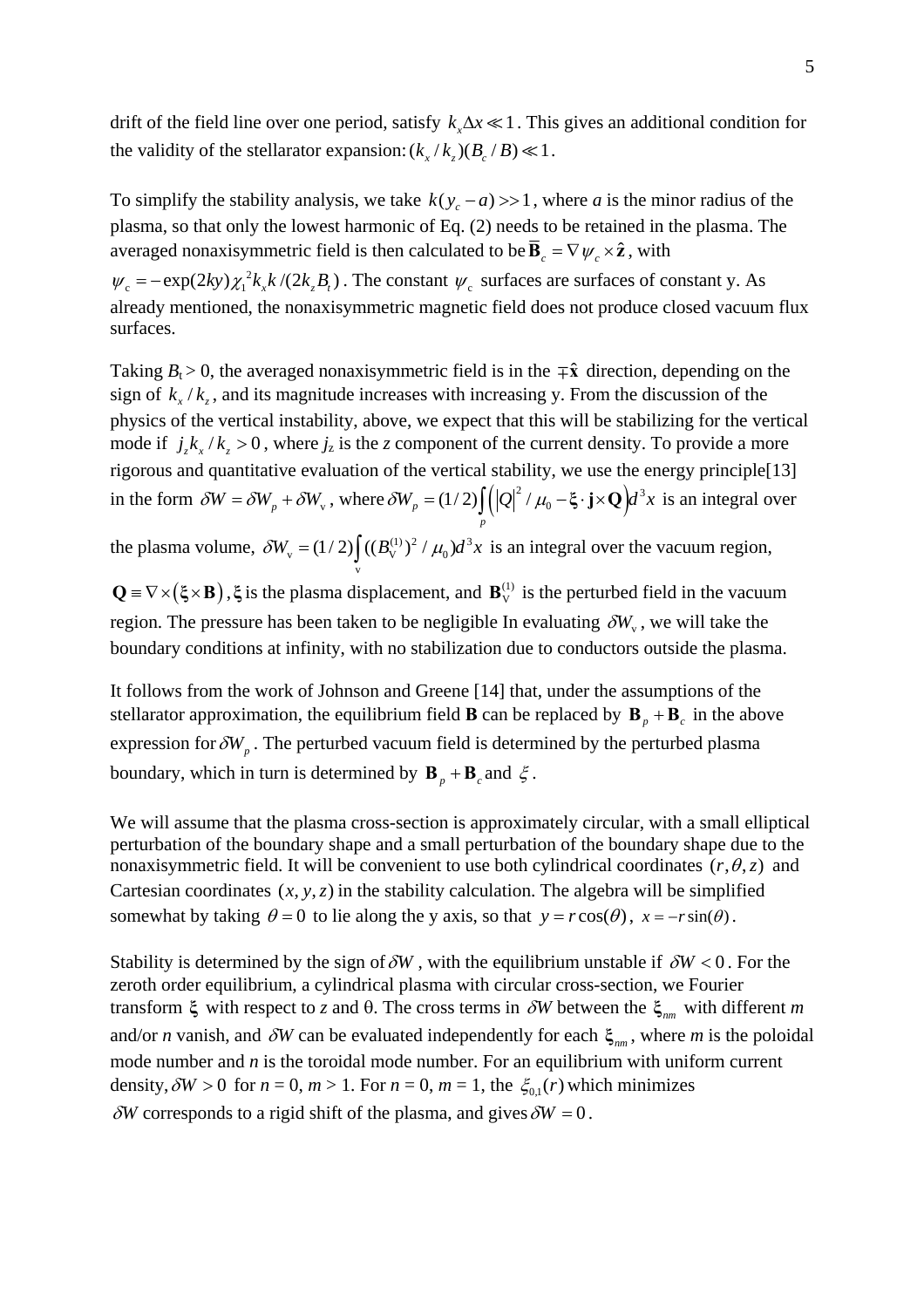Introducing a small nonaxisymmetric field, as described above, plus a small axisymmetric elliptical distortion of the plasma boundary, the averaged equilibrium field is  $\mathbf{B}_n + \mathbf{B}_c = \nabla \psi \times \hat{\mathbf{z}} + B_0 \hat{\mathbf{z}}$ , where

$$
\psi = \psi_0 \left\{ r^2 \left[ 1 - 2\varepsilon_e \cos(2\theta) \right] + \varepsilon_c a^2 \exp[2k(y-a)] \right\},\,
$$

 $\psi_0$  is a constant, and

$$
\psi_0 \varepsilon_{\rm c} = -\frac{1}{2} \frac{\chi_1^2}{B_t} \frac{k_x k}{a^2 k_z} e^{2ka}.
$$

For  $\varepsilon_c = 0$ , the equilibrium is vertically unstable when  $\varepsilon_c < 0$ , corresponding to vertical elongation of the plasma.[7] To calculate the stability for  $\varepsilon_c \neq 0$  we evaluate  $\delta W_p$  and  $\delta W_v$ . The averaged equilibrium field that goes into these expressions is axisymmetric, so we can Fourier transfer  $\xi$  as a function of  $\phi = z/R$  and analyze the stability independently for each  $\xi_n$ . We are interested in  $n = 0$ .

It can be expected that the displacement  $\xi$  that minimizes  $\delta W$  will depend on  $\varepsilon_c$ . Denote the field for the circular cylinder by  $\mathbf{B}_0$ . For  $\mathbf{B} = \mathbf{B}_0$ , restricting consideration to  $n = 0$ displacements,  $\delta W$  has a local (and global) minimum at  $\xi = \xi_0 \hat{y}$ . It follows that if we add an  $O(\varepsilon)$  perturbation to  $\xi = \xi_0 \hat{y}$ , the resulting change in  $\delta W$  is  $O(\varepsilon^2)$ . On the other hand, we will see that an  $O(\varepsilon)$  perturbation of  $\mathbf{B}_{0}$  produces an  $O(\varepsilon)$  change in  $\delta W$ . It follows that we can evaluate the  $O(\varepsilon)$  change in  $\delta W$  using  $\xi = \xi_0 \hat{y}$ . This result is closely related to the well known property of the variational formulation of eigenvalue equations that an  $O(\varepsilon)$  error in the eigenfunction gives an  $O(\varepsilon^2)$  error in the eigenvalue.

The perturbed field in the plasma produced by the displacement  $\xi = \xi_0 \hat{\mathbf{y}}$  is  $\mathbf{B}_{p}^{(1)} = \mathbf{Q} = \nabla \times \psi_p^{(1)}$ , where  $\psi_p^{(1)} = -\xi_0 \partial \psi / \partial y = -2\xi_0 \psi_0 \left\{ \left[ 1 - 2\varepsilon_e \right] r \cos \theta + \varepsilon_c k a^2 \exp[2k(y - a)] \right\}.$ 

The continuity of  $\hat{\mathbf{n}} \cdot \mathbf{B}$  at the plasma-vacuum interface (where  $\hat{\mathbf{n}}$  is the unit normal to the interface) is equivalent to requiring  $\psi_y^{(1)} = \psi_p^{(1)}$  at the interface, where  $\mathbf{B}_y^{(1)} = \nabla \times \psi_y^{(1)}$  in the vacuum region. To O(ε), the plasma boundary is given by

 $r = a\{1+\varepsilon \cos(2\theta) - (1/2)\varepsilon \cos(2\theta) - 2\kappa \cos(2\theta - 1)\}\.$  Note that the nonaxisymmetric field decreases the plasma width in the vertical direction. For  $ka \gg 1$  the effect is localized near  $x=0$ , and we will see that for  $ka \gg 1$  the reduction in width is small compare to the effect of the  $\varepsilon$  term.

In the following we make repeated use of the identity

$$
\exp(2ky) = \exp(2kr\cos\theta) = I_0(2kr) + 2\sum_{j=1}^{\infty} I_j(2kr)\cos(j\theta).
$$

In the vacuum region,  $\nabla \times \mathbf{B}_{V}^{(1)} = 0$  gives  $\nabla^2 \psi_{V}^{(1)} = 0$ , so that

$$
\psi_{\rm V}^{(1)} = \sum_{m=0}^{\infty} \psi_{\rm Vm}^{(1)}(r/a)^{-m} \cos(m\theta).
$$

To lowest order, matching  $\psi_y^{(1)} = \psi_p^{(1)}$  at the plasma boundary gives  $\psi_y^{(1)} = -2\xi_0\psi_0 a \cos\theta$ . The *m* ≠ 1 terms in  $\psi_{V}^{(1)}$  are O( $\varepsilon$ ). It is straightforward to verify that the contributions of the *m* ≠ 1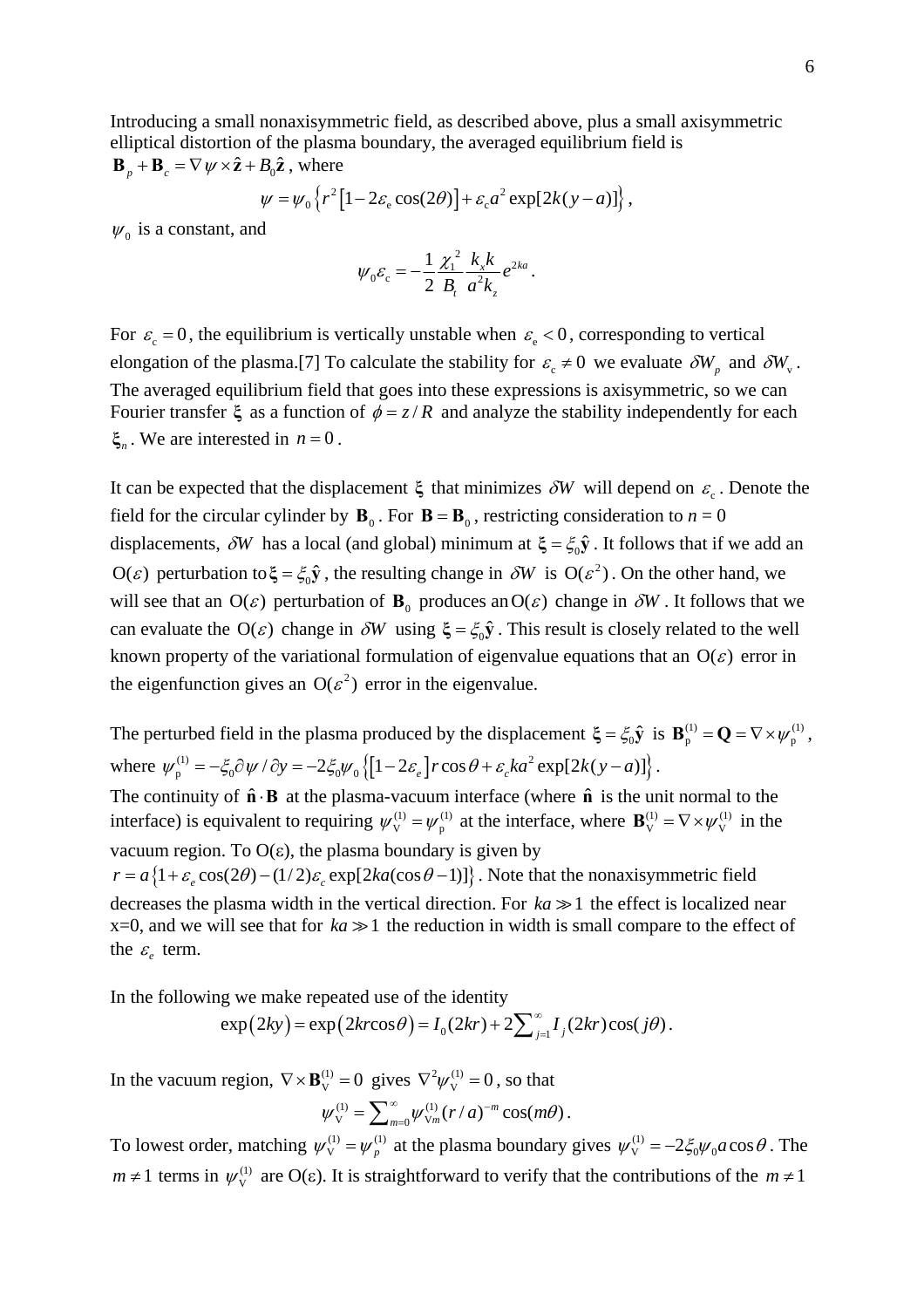terms to  $\delta W_{V}$  are O( $\varepsilon^{2}$ ). It follows that we only need concern ourselves with the  $m=1$  term in  $W_{V}^{(1)}$ . Matching at the boundary gives

$$
\psi_{\rm V1}^{(1)} = 2\xi_0 \psi_0 \left\{ \varepsilon_c \exp(-2ka) \left[ 2kaI_1(2ka) - I_0(2ka) - I_2(2ka) \right] - a^2(1-\varepsilon_c) \right\},\,
$$

where  $I_i$  is the modified Bessel function of the jth kind.

Having calculated the perturbed field in the plasma and in the vacuum region, we can now evaluate  $\delta W$ . Taking into account the nonaxisymmetric coils at the bottom of the torus as well as those at the top we pick up an extra factor of 2 in front of  $\varepsilon_c$ . We find

$$
\delta W = 4V_p(\xi_0\psi_0)^2 \left\{ \varepsilon_c \exp(-2ka)[2kaI_1(2ka) - I_0(2ka) - 2I_2(2ka)] - \varepsilon_e \right\}.
$$

For large *ka*,  $I_j(2ka) \approx \exp(2ka) / (4\pi ka)^{1/2}$ , giving  $\delta W \approx 4V_p (\xi_0 \psi_0)^{1/2} [\varepsilon_c (ka/\pi)^{1/2} - \varepsilon_e]$ . Note that the sign of  $\varepsilon_c$  matters. Depending on the sign, the nonaxisymmetric field can either stabilize or destabilize the vertical mode. The sign is determined by the sign of the pitch of the

coil filaments relative to the sign of the pitch of the magnetic field lines, which in turn determines the sign of  $\partial \overline{B}_x / \partial z$  relative to that of *j<sub>z</sub>*.

Expressing the stability condition in terms of the maximum value of  $B_c/B$  in the plasma  $\equiv$ max<sub>p</sub> $(B_c/B)$  and in terms of κ, we get

 $\max_{p} (B_c/B)^2 > (a/R)(k_r/k_r)(\pi ka)^{1/2}(\kappa-1)/(2q)$ 

for stability. With the condition on the validity of the stellarator expansion that  $(k_x / k_y)(B_x / B) \ll 1$ , we get max  $(B_x / B) \gg (a / R)(\pi k a)^{1/2}(\kappa - 1)/(2q)$ . This suggests that for  $R/a \approx 3$  and  $q \approx 3$  we need max  $(B/R) > 1$  to see a substantial stabilization effect.

Finally, we can conjecture about the nonlinear behavior of the vertical instability in the presence of the nonaxisymmetric field. The δ*W* analysis calculates the response to an infinitesimal perturbation, and it depends on  $\partial \overline{B}_{\alpha}/\partial y$ . A finite vertical excursion of the plasma sees an exponential increase in  $\overline{B}_{cr}$ , and this suggests that the nonaxisymmetric field can prevent large vertical excursions of the plasma even for equilibria that are linearly unstable to the vertical mode. This also suggests that, although the linear stabilization described here can be obtained with only a single set of nonaxisymmetric coils either at the top or bottom of the plasma, it is likely desirable to have both sets of coils for suppression of finite vertical excursions.

In conclusion, the analysis of this paper finds that the addition of a relatively simple set of parallelogram-shaped nonaxisymmetric coils can improve the stability of tokamaks to vertical modes, providing stable equilibria with more highly elongated cross-sections and potentially leading to devices with improved performance in terms of beta limits and/or confinement. Furth-Hartman coils are calculated to have essentially the same vertical stabilization effect as the simple parallelogram-shaped coils described here, so that the vertical stabilization demonstrated experimentally by Furth-Hartman coils supports the feasibility of stabilizing vertical modes by the simpler coil set. The physical picture that we have presented for the stabilization suggests that the stability properties will not depend on the precise shape of the coils, so that the coil winding surface can be curved to conform to the local shape of the plasma, if desired, or curvature of the coils can be introduced to optimize relative to other considerations. It can also be argued[16] that the simple parallelogram coils we propose